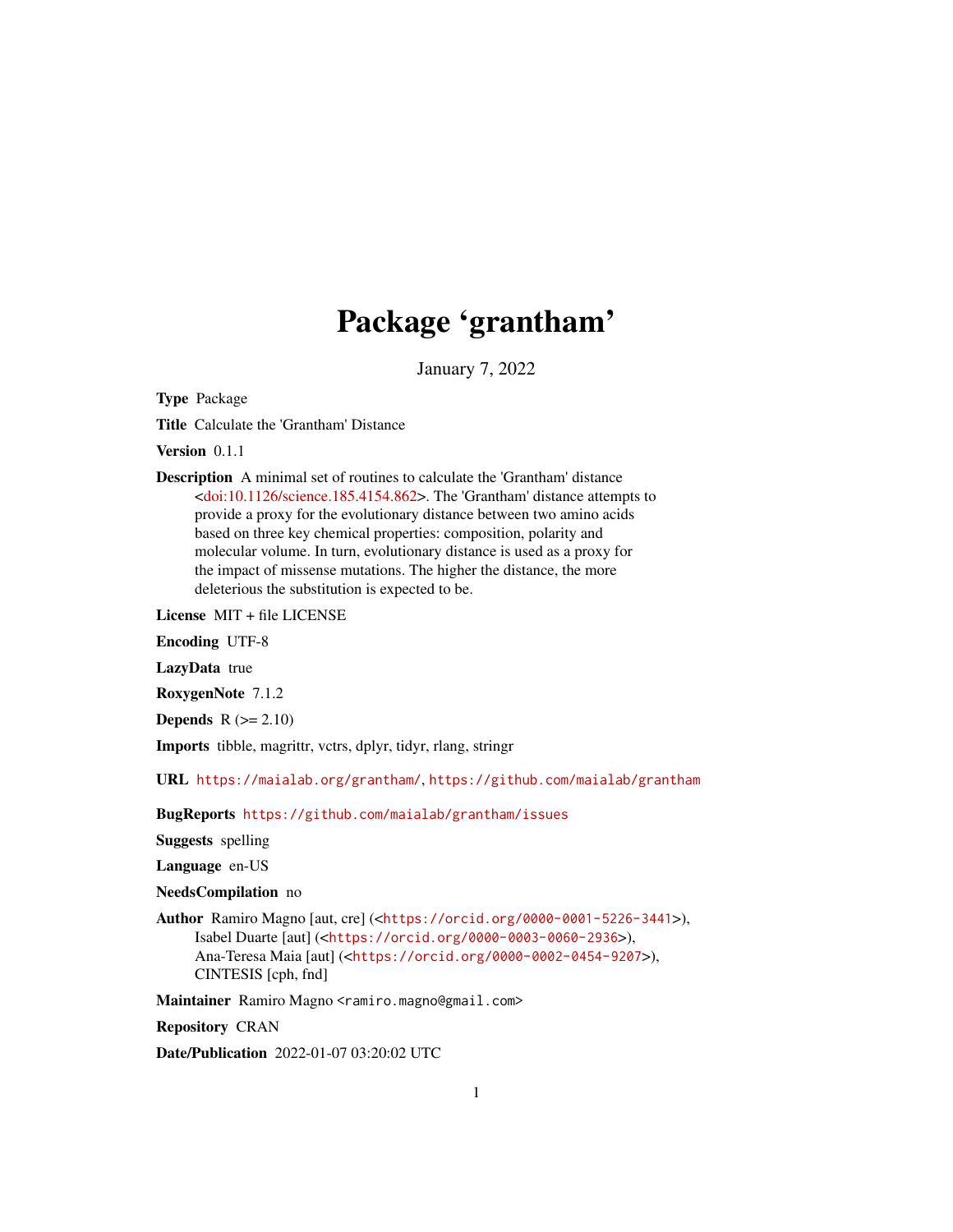# <span id="page-1-0"></span>R topics documented:

| grantham equation $\ldots \ldots \ldots \ldots \ldots \ldots \ldots \ldots \ldots \ldots \ldots \ldots$                                              |  |
|------------------------------------------------------------------------------------------------------------------------------------------------------|--|
| grantham_distance $\ldots \ldots \ldots \ldots \ldots \ldots \ldots \ldots \ldots \ldots \ldots \ldots$                                              |  |
|                                                                                                                                                      |  |
| as one letter $\ldots$ $\ldots$ $\ldots$ $\ldots$ $\ldots$ $\ldots$ $\ldots$ $\ldots$ $\ldots$ $\ldots$ $\ldots$ $\ldots$ $\ldots$ $\ldots$ $\vdots$ |  |
|                                                                                                                                                      |  |
|                                                                                                                                                      |  |
|                                                                                                                                                      |  |

amino\_acids *The 20 standard amino acids*

# Description

The 20 amino acids that are encoded directly by the codons of the universal genetic code.

#### Usage

amino\_acids()

# Value

Three-letter codes of the standard amino acids.

# Examples

amino\_acids()

<span id="page-1-1"></span>amino\_acids\_properties

*Amino acid side chain property values*

# Description

A dataset containing the amino acid side chain property values —composition, polarity and molecular volume. These values were obtained from Table 1, Grantham (1974), doi: [10.1126/science.185.4154.862.](https://doi.org/10.1126/science.185.4154.862)

# Usage

amino\_acids\_properties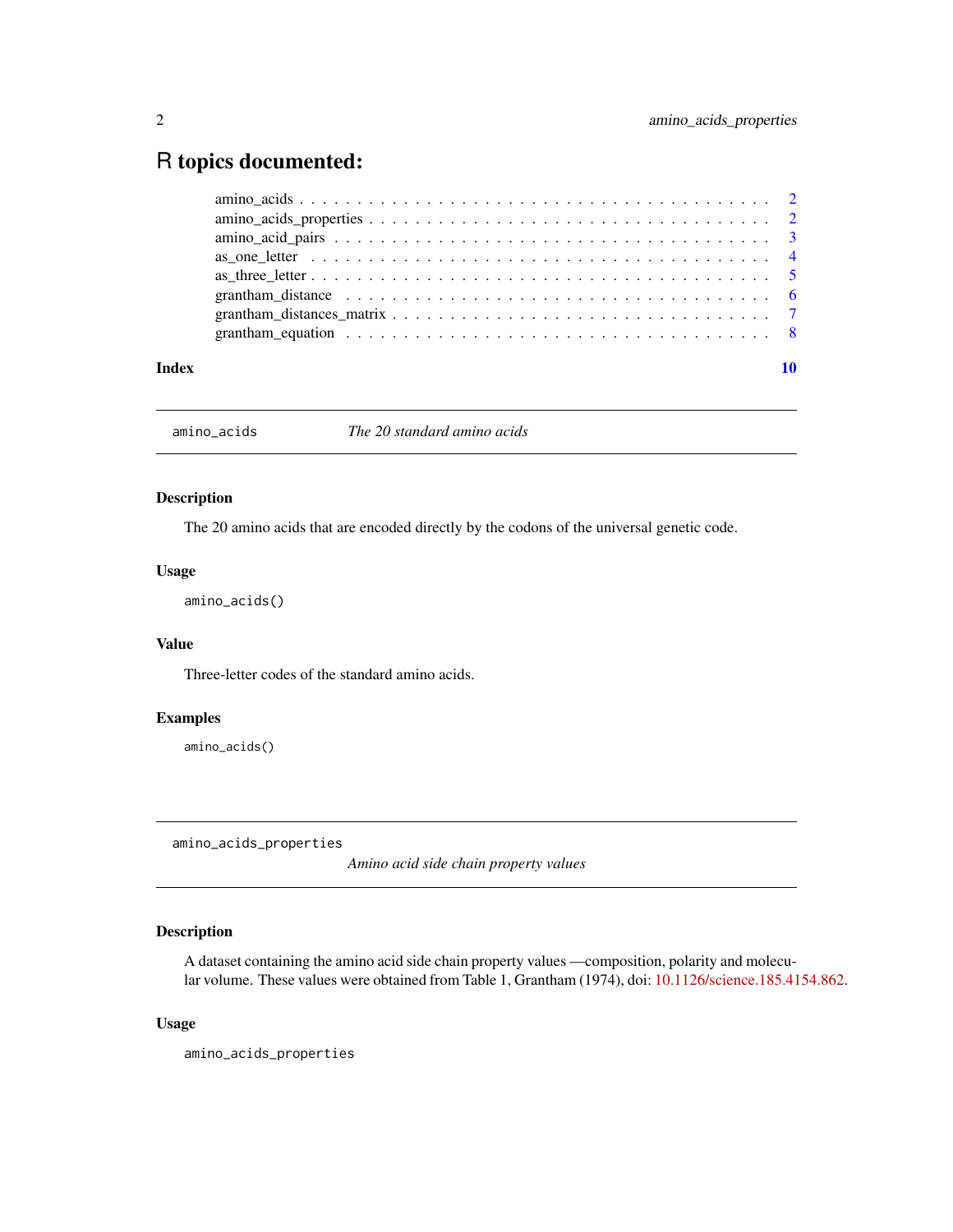# <span id="page-2-0"></span>amino\_acid\_pairs 3

# Format

An object of class tbl\_df (inherits from tbl, data.frame) with 20 rows and 4 columns.

#### Source

Table 1, Grantham (1974), doi: [10.1126/science.185.4154.862.](https://doi.org/10.1126/science.185.4154.862)

# Examples

amino\_acids\_properties

amino\_acid\_pairs *Generate amino acid pairs*

# Description

This function generates combinations of amino acids in pairs. By default, it generates all pair combinations of the 20 standard amino acids.

# Usage

```
amino_acid_pairs(
  x = \text{amino}\_ \text{acids}(),
  y = \text{amino}\_ \text{acids}(),
  keep_self = TRUE,
  keep_duplicates = TRUE,
  keep_reverses = TRUE
)
```
#### Arguments

| $\mathsf{x}$    | A character vector of amino acids (three-letter codes).                                                                                                                                                                                                             |  |  |
|-----------------|---------------------------------------------------------------------------------------------------------------------------------------------------------------------------------------------------------------------------------------------------------------------|--|--|
| y               | Another character vector of amino acids (three-letter codes).                                                                                                                                                                                                       |  |  |
| keep_self       | Whether to keep pairs involving the same amino acid.                                                                                                                                                                                                                |  |  |
| keep_duplicates |                                                                                                                                                                                                                                                                     |  |  |
|                 | Whether to keep duplicated pairs.                                                                                                                                                                                                                                   |  |  |
| keep_reverses   | Whether to keep pairs that are reversed versions of others. E.g. if keep_reverses<br>is TRUE the pairs "Ser"-"Arg" and "Arg"-"Ser" will be kept in the returned tib-<br>ble; however, if keep_reverses is FALSE, only the first pair is preserved in the<br>output. |  |  |

#### Value

A [tibble](#page-0-0) of amino acid pairs.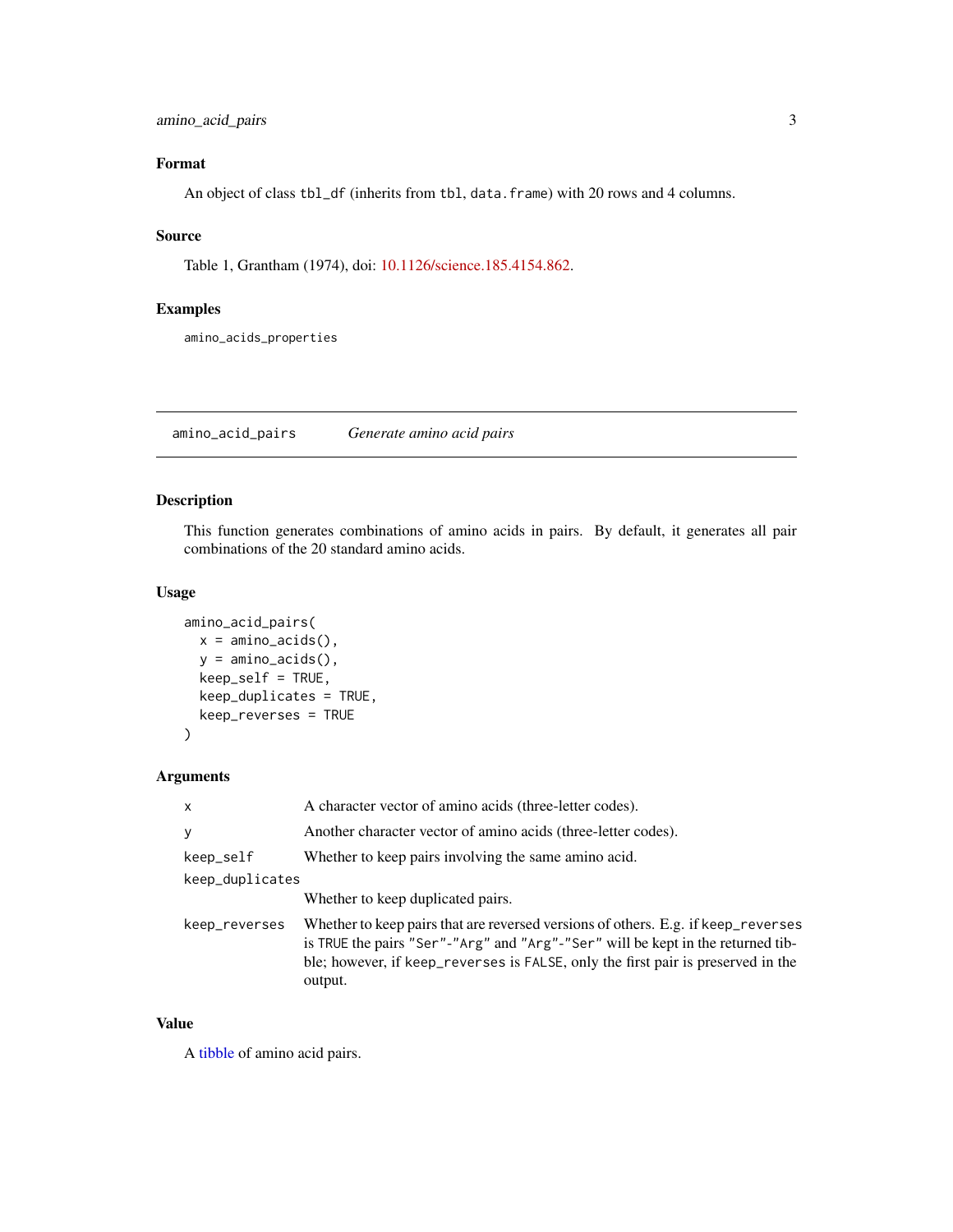#### Examples

```
# Generate all pairs of the 20 standard amino acids
amino_acid_pairs()
# Remove the self-to-self pairs
amino_acid_pairs(keep_self = FALSE)
# Generate specific combinations of Ser against Ala and Trp.
amino\_acid\_pairs(x = 'Ser', y = c('Ala', 'Trp'))
```
as\_one\_letter *Convert three-letter amino acid codes to one-letter codes*

#### **Description**

Converts three-letter amino acid abbreviations to one-letter codes, e.g., Leu to L. The accepted codes in the input include the 20 standard amino acids and also Asx (Asparagine or Aspartic acid), converted to B, and Glx (Glutamine or Glutamic acid) converted to Z.

#### Usage

as\_one\_letter(x)

#### Arguments

x A character vector of three-letter amino acid codes, e.g. "Ser", "Arg", "Leu", or "Asx".

#### Value

A character vector of one-letter amino acid codes, e.g. "S", "R", "L", or "B".

#### Examples

```
# Convert Ser to S, Arg to R and Pro to P.
as_one_letter(c('Ser', 'Arg', 'Pro'))
# The function `as_one_letter()` is case insensitive on the input but will
# always return the one-letter codes in uppercase.
as_one_letter(c('ser', 'ArG', 'PRO'))
```

```
# Convert the codes of the 20 standard amino acids. Note that the function
# `amino_acids()` returns the three-letter codes of the 20 standard amino
# acids.
as_one_letter(amino_acids())
```

```
# Convert also special case codes Asx (Asparagine or Aspartic acid) and Glx
# (Glutamine or Glutamic acid)
as_one_letter(c('Asx', 'Glx'))
```
<span id="page-3-0"></span>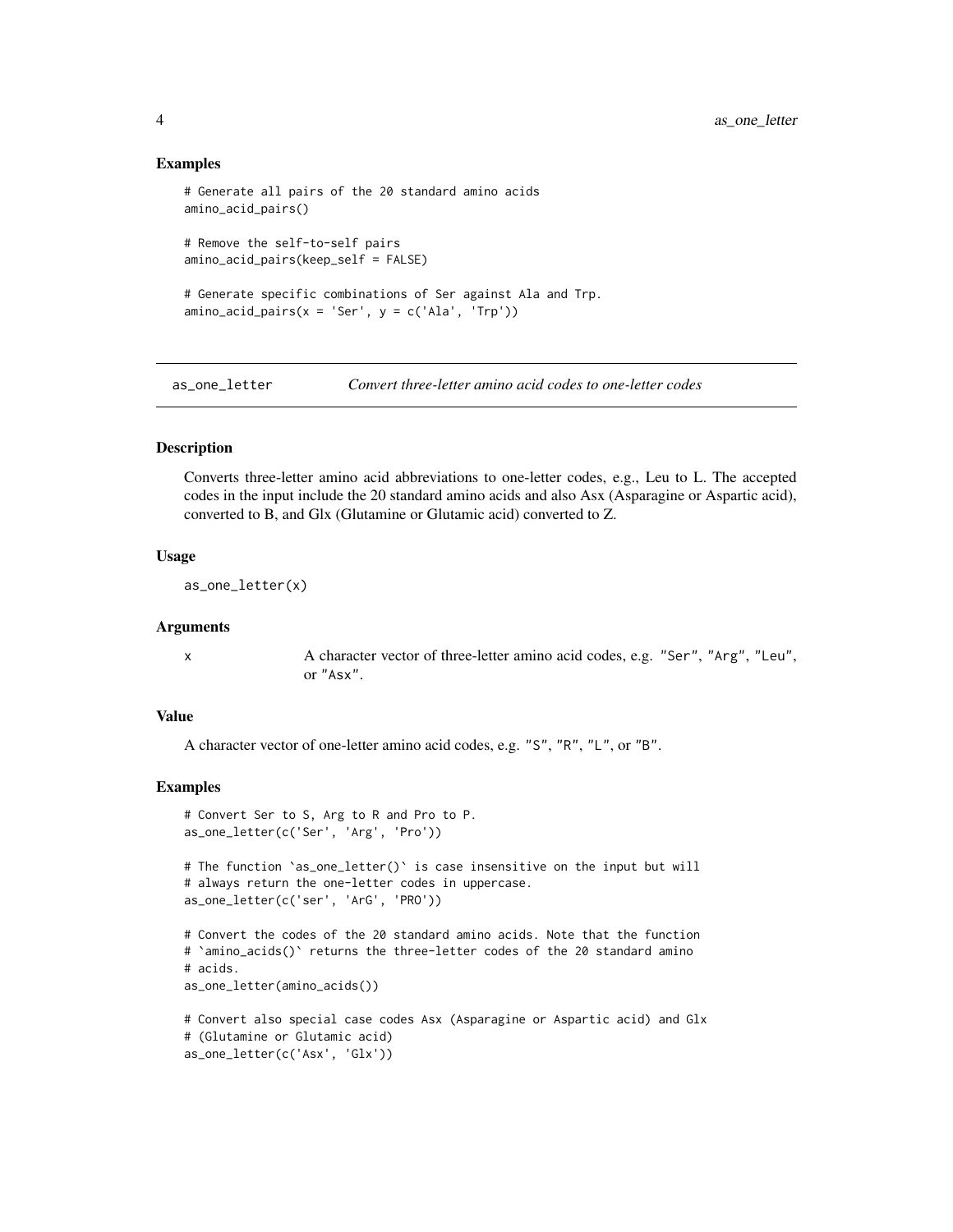```
# Invalid codes in the input are converted to NA.
# "Ser" is correctly mapped to "S" but "Serine" is not as it is not a
# three-letter amino acid code (the same applies to "Glucose").
as_one_letter(c('Ser', 'Serine', 'Glucose'))
```
as\_three\_letter *Convert one-letter amino acid codes to three-letter codes*

#### Description

Converts amino acid one-letter abbreviations to three-letter codes, e.g., L to Leu. The accepted codes in the input include the 20 standard amino acids and also B (Asparagine or Aspartic acid), converted to Asx, and Z (Glutamine or Glutamic acid) converted to Glx.

#### Usage

as\_three\_letter(x)

#### **Arguments**

x A character vector of one-letter amino acid codes, e.g. "S", "R", "L", or "P".

#### Value

A character vector of three-letter amino acid codes, e.g. "Ser", "Arg", "Leu", or "Pro".

#### Examples

```
# Convert S to Ser, R to Arg and P to Pro.
as_three_letter(c('S', 'R', 'P'))
# The function `as_three_letter()` is case insensitive on the input but will
# always return the three-letter codes with the first letter in uppercase.
as_three_letter(c('S', 's', 'p', 'P'))
# Convert also special case codes B (Asparagine or Aspartic acid) and Z
# (Glutamine or Glutamic acid)
as_three_letter(c('B', 'Z'))
# Invalid codes in the input are converted to NA.
# "S" is correctly mapped to "Ser" but "Ser" and "Serine" are not
# one-letter amino acid codes and are therefore converted to NA.
```
as\_three\_letter(c('S', 's', 'Ser', 'Serine'))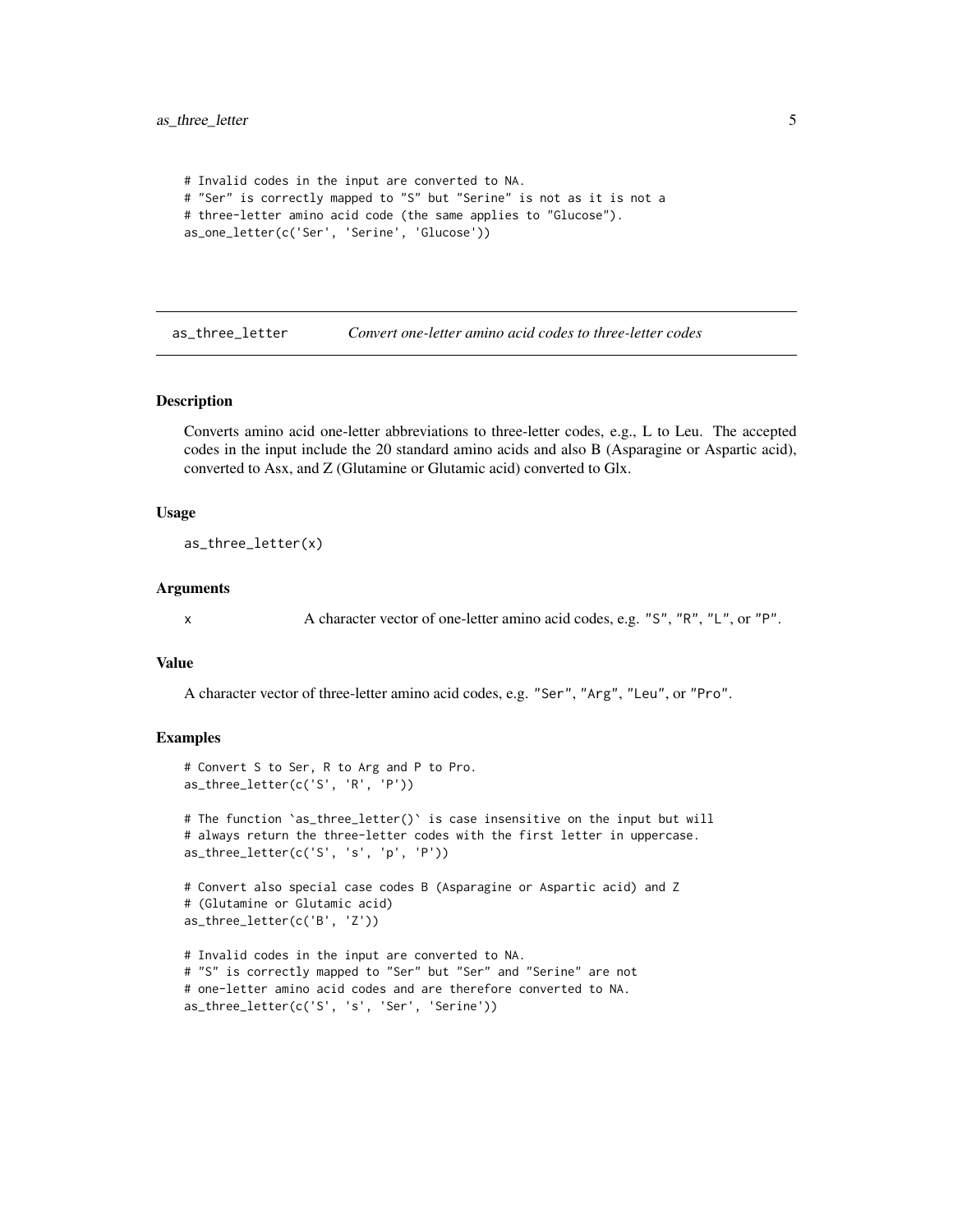<span id="page-5-1"></span><span id="page-5-0"></span>grantham\_distance *Grantham distance*

#### **Description**

This function calculates the Grantham distance for pairs of amino acids. Amino acid identities should be provided as three-letter codes in  $x$  and  $y$ . Amino acids identified in  $x$  and  $y$  are matched element-wise, i.e. the first element of x is paired with the first element of y, and so on.

The Grantham distance attempts to provide a proxy for the evolutionary distance between two amino acids based on three key chemical properties: composition, polarity and molecular volume. In turn, evolutionary distance is used as a proxy for the impact of missense substitutions. The higher the distance, the more deleterious the substitution is.

The distance calculation is provided by two methods. The so-called *original* method, meaning that the amino acid distances used are the ones provided by Grantham in his original publication in Table 2. This is the default method. In addition, you may choose the *exact* method, which uses the chemical properties provided in Grantham's Table 1 to compute the amino acid differences anew. The distances calculated with the *exact* method are not rounded to the nearest integer and will differ by ~1 unit for some amino acid pairs from the *original* method.

If you want to calculate Grantham's distance by providing the values of the amino acid properties explicitly, then use [grantham\\_equation\(\)](#page-7-1) instead.

#### Usage

```
grantham_distance(
  x,
 y,
 method = c("original", "exact"),
  alpha = 1.833,beta = 0.1018,
  gamma = 0.000399,
  rho = 50.723\lambda
```
#### Arguments

| A character vector of amino acid three-letter codes.                                                                                                                                                                                                                                                                                                                                                                     |
|--------------------------------------------------------------------------------------------------------------------------------------------------------------------------------------------------------------------------------------------------------------------------------------------------------------------------------------------------------------------------------------------------------------------------|
| A character vector of amino acid three-letter codes.                                                                                                                                                                                                                                                                                                                                                                     |
| Either "original" (default) or "exact", see description for more details.                                                                                                                                                                                                                                                                                                                                                |
| The constant $\alpha$ in the equation of Grantham's paper, in page 863.                                                                                                                                                                                                                                                                                                                                                  |
| The constant $\beta$ in the equation of Grantham's paper, in page 863.                                                                                                                                                                                                                                                                                                                                                   |
| The constant $\gamma$ in the equation of Grantham's paper, in page 863.                                                                                                                                                                                                                                                                                                                                                  |
| Grantham's distances reported in Table 2, Science (1974). 185(4154): 862–4 by<br>R. Grantham, are scaled by a factor (here named $\rho$ ) such that the mean value of<br>all distances are 100. The rho parameter allows this factor $\rho$ to be changed. By<br>default $\rho = 50.723$ , the same value used by Grantham. This value is originally<br>mentioned in the caption of Table 2 of the aforementioned paper. |
|                                                                                                                                                                                                                                                                                                                                                                                                                          |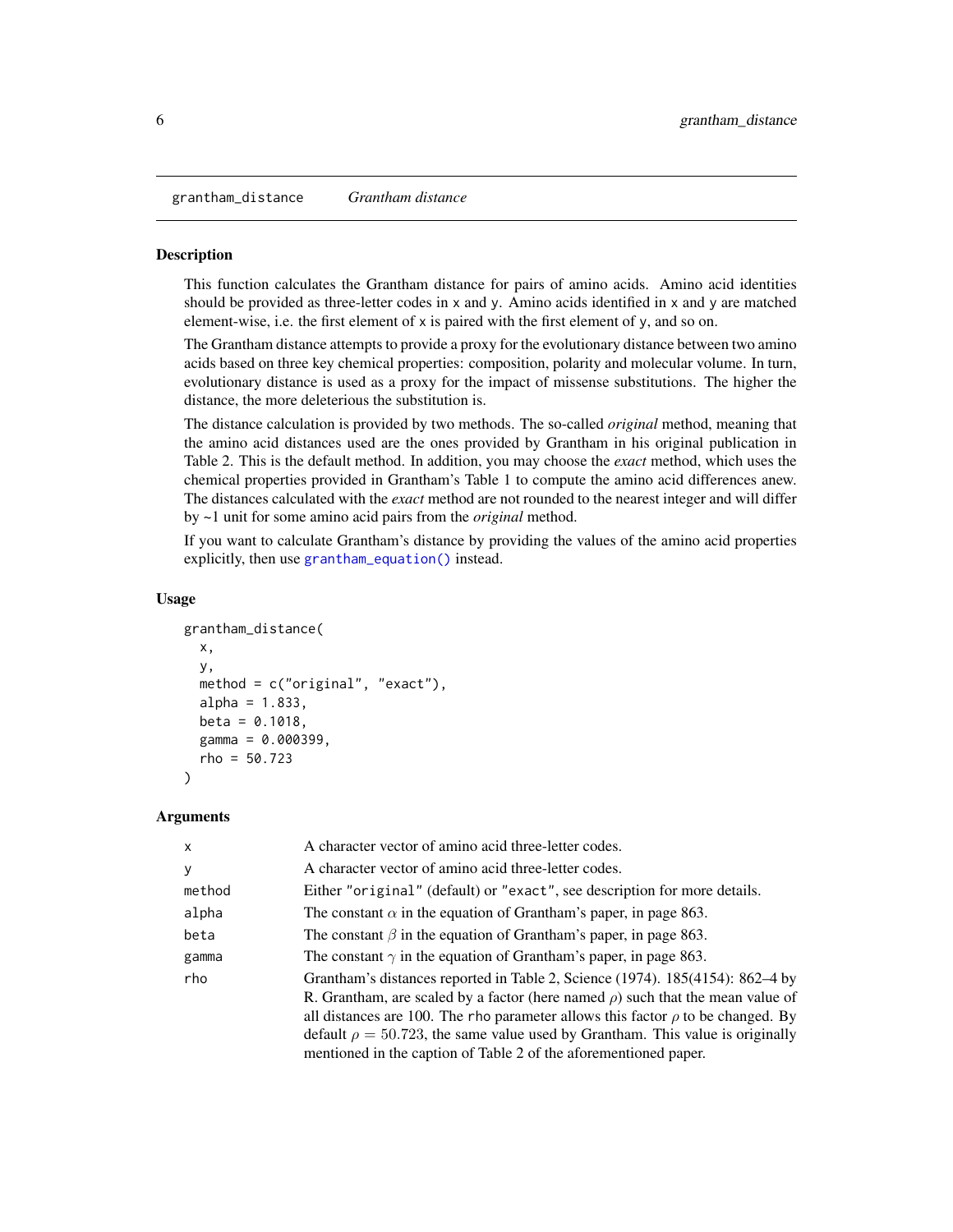### <span id="page-6-0"></span>Value

A [tibble](#page-0-0) of Grantham's distances for each amino acid pair.

#### Source

doi: [10.1126/science.185.4154.862.](https://doi.org/10.1126/science.185.4154.862)

#### Examples

```
# Grantham's distance between Serine (Ser) and Glutamate (Glu)
grantham_distance('Ser', 'Glu')
# Grantham's distance between Serine (Ser) and Glutamate (Glu)
# with the "exact" method
grantham_distance('Ser', 'Glu', method = 'exact')
# `grantham_distance()` is vectorised
# amino acids are paired element-wise between `x` and `y`
```

```
grantham_distance(x = c('Pro', 'Gly'), y = c('Glu', 'Arg'))# Use `amino_acid_pairs()` to generate pairs (by default generates all pairs)
```

```
aa_pairs <- amino_acid_pairs()
grantham\_distance(x = aa\_pairs(x, y = aa\_pairs(y))
```
grantham\_distances\_matrix

*Grantham distance matrix*

### Description

A dataset containing Grantham distances in the format of a matrix. These values were obtained from Table 2, Grantham (1974), doi: [10.1126/science.185.4154.862.](https://doi.org/10.1126/science.185.4154.862)

#### Usage

```
grantham_distances_matrix
```
### Format

An object of class matrix (inherits from array) with 20 rows and 20 columns.

#### Source

Table 2, Grantham (1974), doi: [10.1126/science.185.4154.862.](https://doi.org/10.1126/science.185.4154.862)

#### Examples

grantham\_distances\_matrix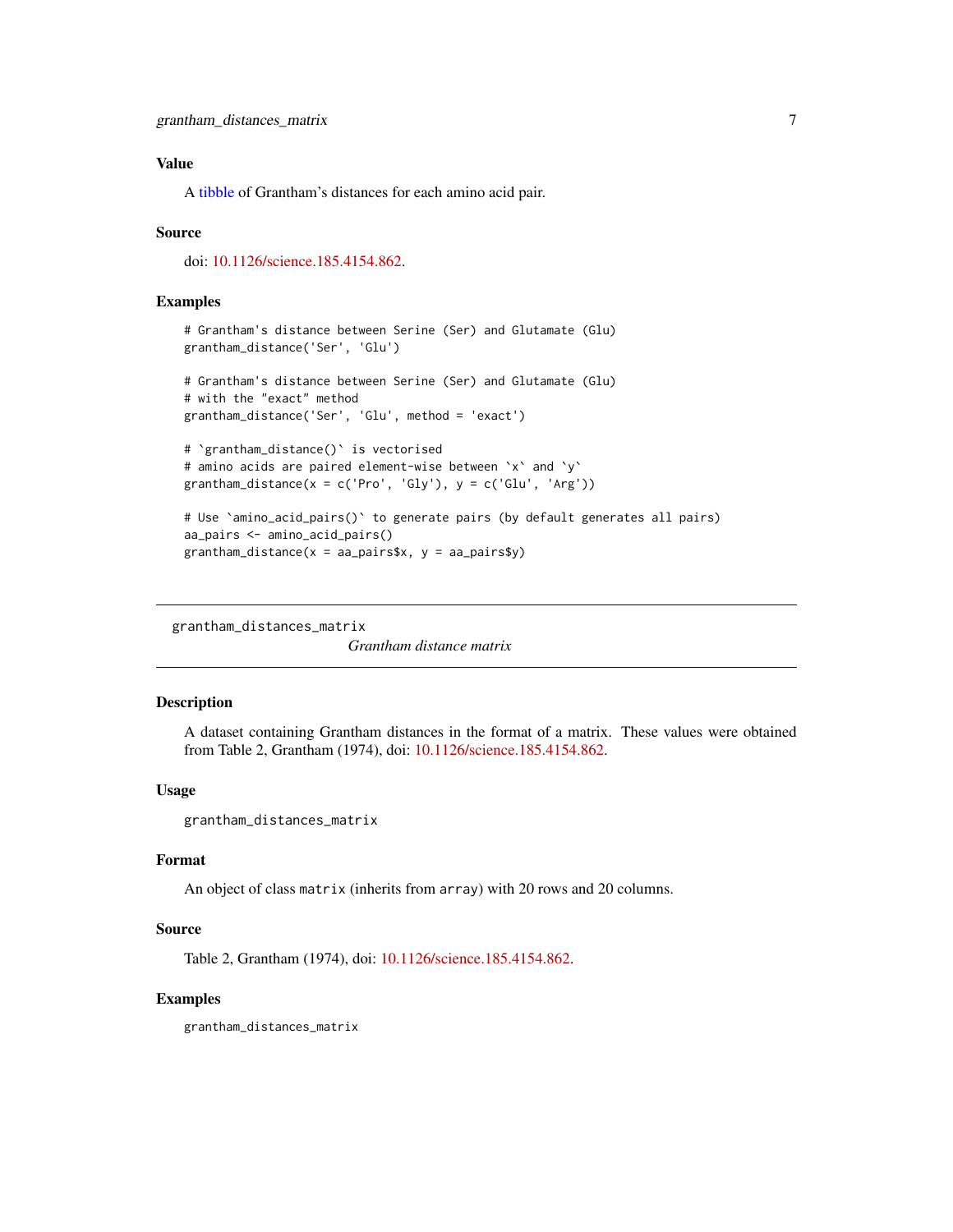<span id="page-7-1"></span><span id="page-7-0"></span>grantham\_equation *Grantham distance*

#### **Description**

This function calculates Grantham's distance  $d_{i,j}$  between two amino acids (*i* and *j*) based on their chemical properties:

$$
d_{i,j} = \rho((\alpha(c_i - c_j)^2 + \beta(p_i - p_j)^2 + \gamma(v_i - v_j)^2)^{\frac{1}{2}}
$$

This calculation is based on three amino acid side chain properties that were found to be the three strongest correlators with the relative substitution frequency (RSF) (references cited in Grantham (1974)), namely:

- $\bullet$  composition  $c$ , meaning the atomic weight ratio of hetero (noncarbon) elements in end groups or rings to carbons in the side chain.
- polarity  $p$ ;
- molecular volume  $v$ .

Each property difference is weighted by dividing by the mean distance found with it alone in the formula. The constants  $\alpha$ ,  $\beta$  and  $\gamma$  are squares of the inverses of mean distances of each property, respectively.

The distances reported by Grantham (1974) are further scaled by a factor —here coined  $\rho$ — such that the mean of all distances is 100. Although this factor is not explicitly included in Grantham's distance formula, it is actually used for calculating the amino acid pair distances reported in Table 2 of Grantham's paper. So, for all intents and purposes, this factor should be regarded as part of the formula used to calculate Grantham distance, and therefore we include it explicitly in the equation above.

If you want to calculate Grantham's distance right off from the identity of the amino acids, instead of using their chemical properties, then use [grantham\\_distance\(\)](#page-5-1).

#### Usage

```
grantham_equation(
  c_i,
  c_j,
  p_i,
 p_j,
  v_i,
  v_j,
  alpha = 1.833,
 beta = 0.1018,
  gamma = 0.000399,
  rho = 50.723
)
```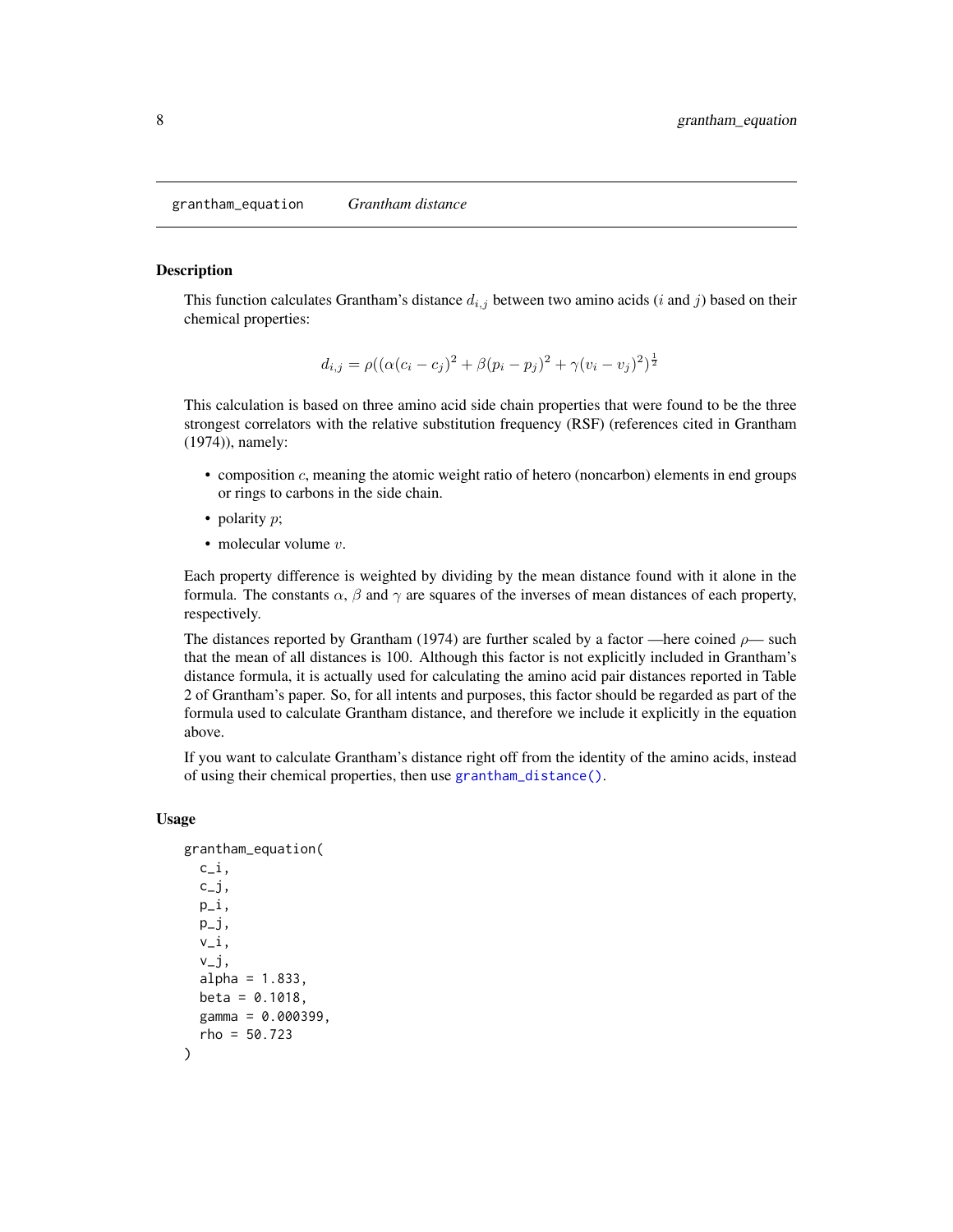# <span id="page-8-0"></span>Arguments

| $c_i$    | composition value for the <i>ith</i> amino acid.                                                                                                                                                                                                                                                                                                                                                                         |
|----------|--------------------------------------------------------------------------------------------------------------------------------------------------------------------------------------------------------------------------------------------------------------------------------------------------------------------------------------------------------------------------------------------------------------------------|
| $c_{-}j$ | composition value for the <i>ith</i> amino acid.                                                                                                                                                                                                                                                                                                                                                                         |
| $p_i$    | polarity value for the <i>ith</i> amino acid.                                                                                                                                                                                                                                                                                                                                                                            |
| $p_{-}j$ | polarity value for the <i>jth</i> amino acid.                                                                                                                                                                                                                                                                                                                                                                            |
| $v_i$    | molecular volume value for the <i>ith</i> amino acid.                                                                                                                                                                                                                                                                                                                                                                    |
| $V_{-}j$ | molecular volume value for the <i>jth</i> amino acid.                                                                                                                                                                                                                                                                                                                                                                    |
| alpha    | The constant $\alpha$ in the equation of Grantham's paper, in page 863.                                                                                                                                                                                                                                                                                                                                                  |
| beta     | The constant $\beta$ in the equation of Grantham's paper, in page 863.                                                                                                                                                                                                                                                                                                                                                   |
| gamma    | The constant $\gamma$ in the equation of Grantham's paper, in page 863.                                                                                                                                                                                                                                                                                                                                                  |
| rho      | Grantham's distances reported in Table 2, Science (1974). 185(4154): 862–4 by<br>R. Grantham, are scaled by a factor (here named $\rho$ ) such that the mean value of<br>all distances are 100. The rho parameter allows this factor $\rho$ to be changed. By<br>default $\rho = 50.723$ , the same value used by Grantham. This value is originally<br>mentioned in the caption of Table 2 of the aforementioned paper. |

# Value

A double vector of Grantham's distances.

# See Also

Check [amino\\_acids\\_properties](#page-1-1) for a table of the three property values that can be used with this formula. This data set is from Table 1, Science (1974). 185(4154): 862–4 by R. Grantham.